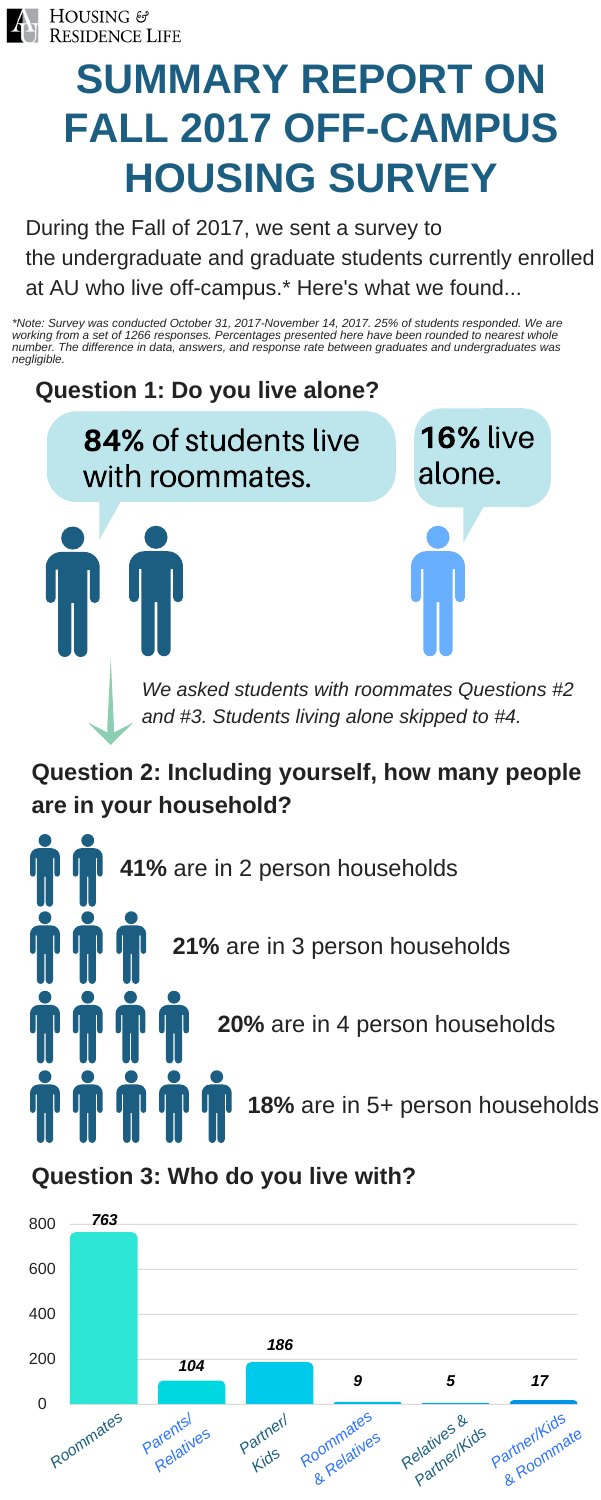#### **Question 5: Which best describes where you live?**



#### **Question 6: Do you rent or own?**





**Question 7: Had you decided to attend AU when you chose your current residence?**

> **No** 23%

#### **Question 8: What resources did you use ?**

Students selected all resources that they used. Popular resources included...



### **Question 4: How many bedrooms are in your home?**